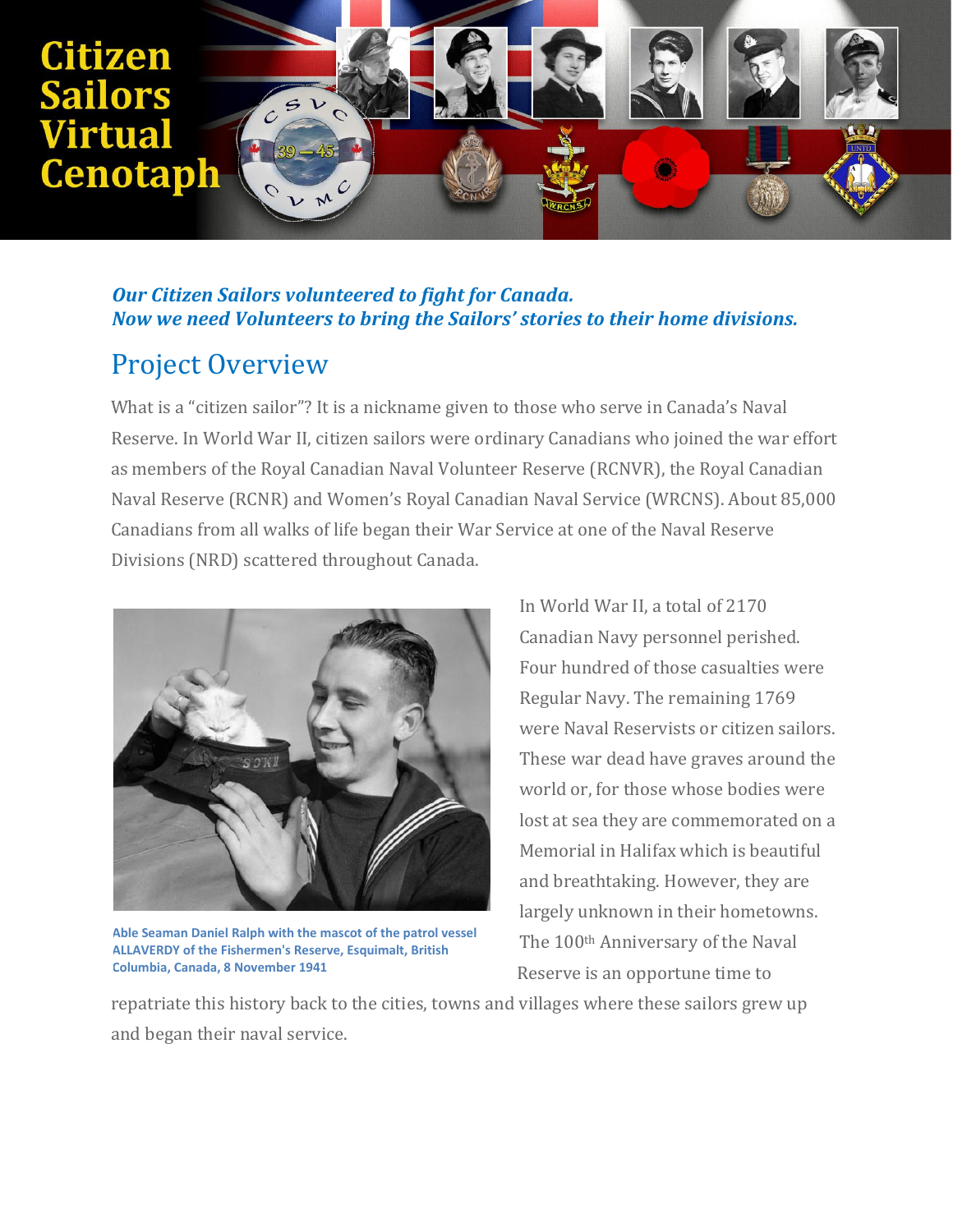The Citizen Sailors Virtual Cenotaph project will create a lasting memorial so that the sacrifice of these 1769 Canadians is documented and can be commemorated at the Naval Reserve Divisions where these Canadians joined the war effort, and in the hometowns where these sailors lived.

## What is a Virtual Cenotaph?

You can find cenotaphs dedicated to the war dead across the country in big cities and small towns alike. They are large monuments engraved with the names of the war dead from that town. The Citizen Sailors Virtual Cenotaph builds on this concept. It is a national database that contains more than just names It contains important dates, honours, family information, birthplace, burial information, battle information, occupation before joining the war, and photos. It is searchable,



**Marian Wingate et Margaret Little, WRCNS communications specialists, at work in St John's Newfoundland**

sortable and features a short life story written by a fellow Canadian.

**Would you have 2-3 hours to spare to tell the story of a citizen sailor who sacrificed everything for his/her country?**

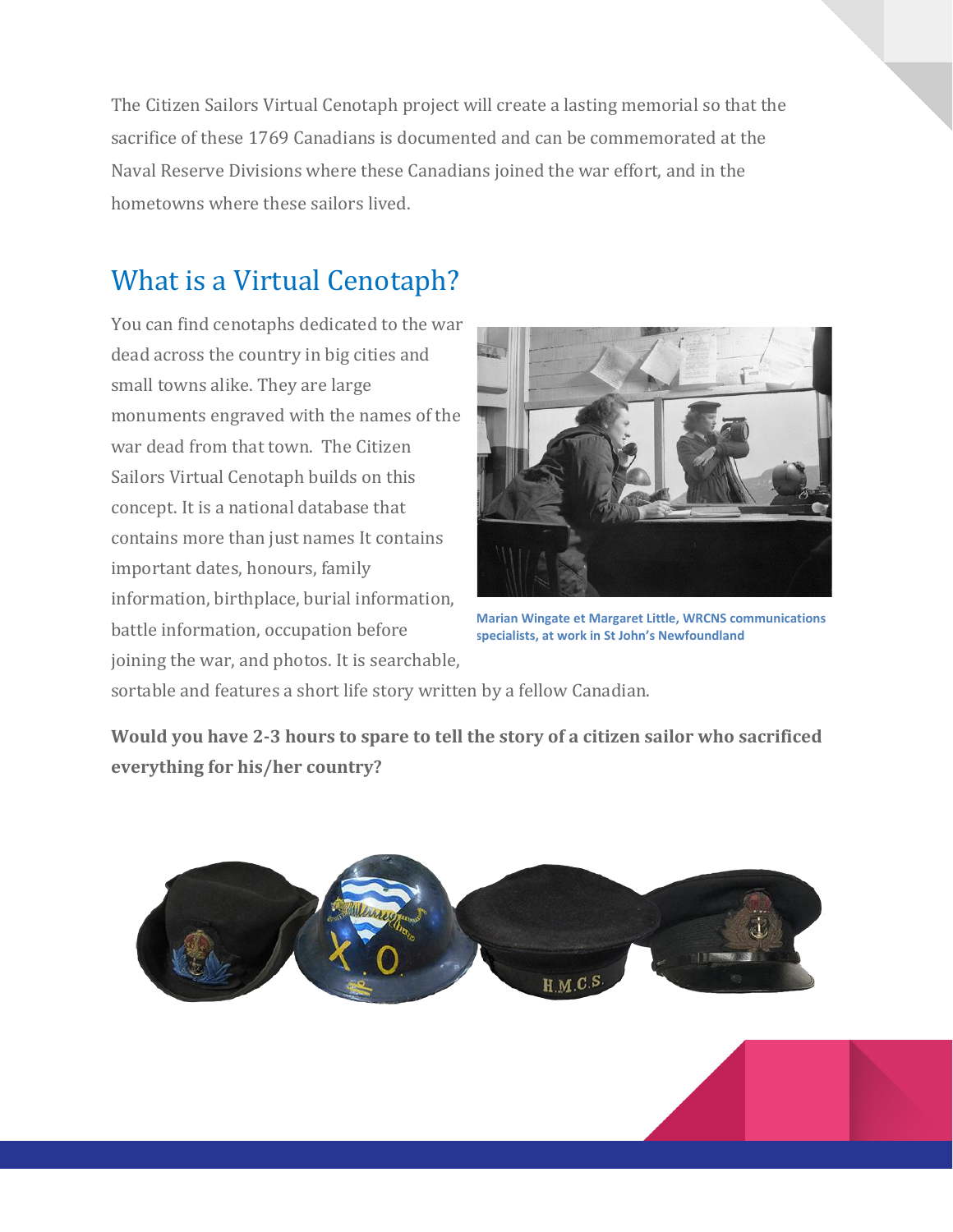## Volunteers Needed



**Able Seaman Joe Nantais manning an Oerlikon 20mm. anti-aircraft gun aboard H.M.C.S. PRINCE DAVID off Kithera, Greece, 16 September 1944**

The project has the permission of the Commonwealth War Graves Commission to use the tombstone data for Canada's 1769 citizen sailors war dead. This tombstone data already contains fascinating information about these Naval Reservists, but it will be expanded upon by volunteer researchers using the sailors' Service Files (made available online by Library and Archives Canada), online newspaper archives, and ancestry websites. Our goal is to present the Citizen Sailors Virtual Cenotaph to the Naval Reserve in 2023 for its 100th birthday. **We need a huge team of researchers from across Canada to tackle this project.** 

To be clear, no military or historical research experience is needed to become a volunteer researcher; just a commitment to write a life story based on the information found in the files and through other online, or library sources. To support this effort, materials are being developed that will guide researchers (young and old), in a step-by-step manner, to create a sailor's life story.